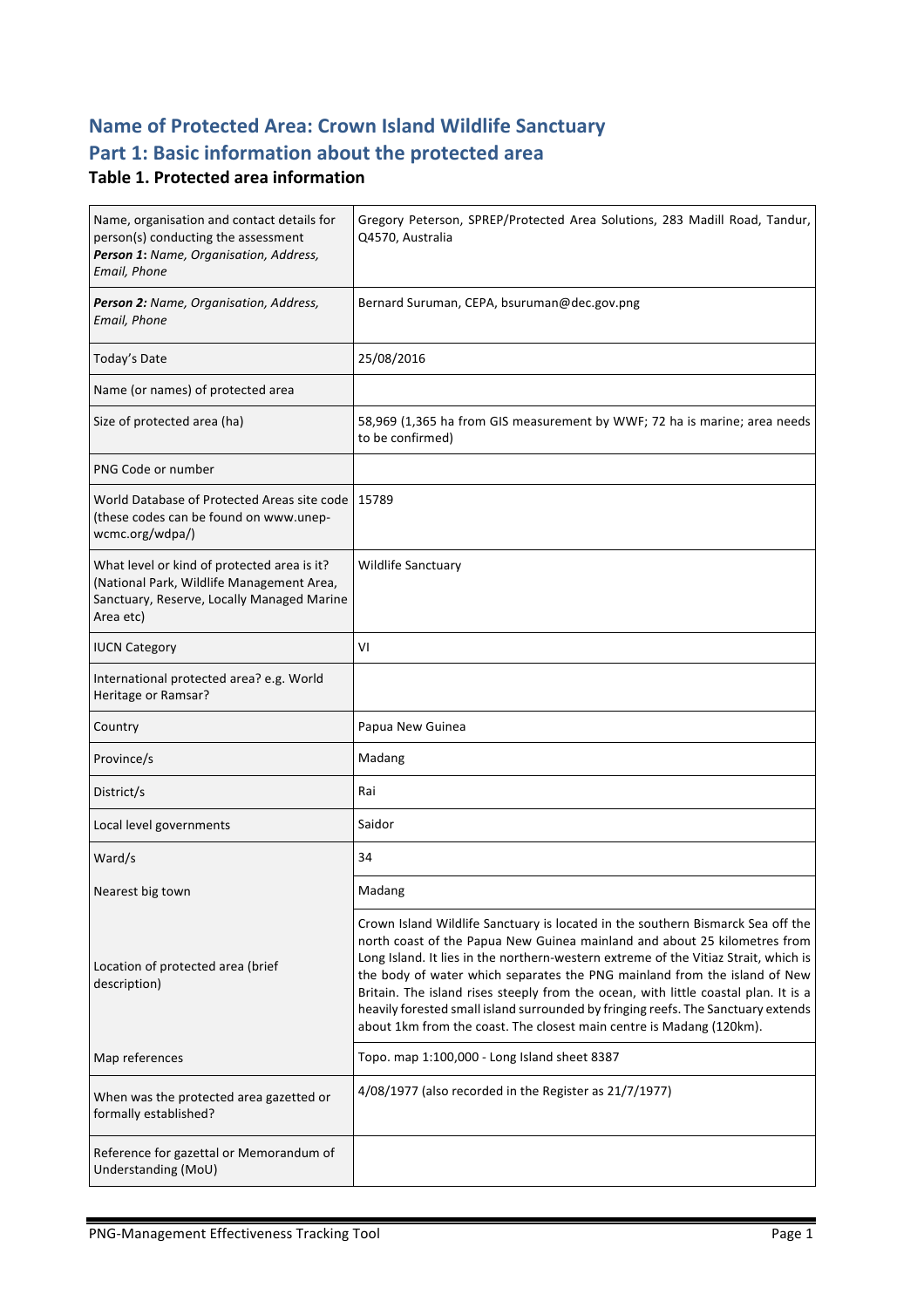| Who owns the protected area? please enter<br>Government Private Community/ customary<br>landowners, private, Other (name) and<br>include Clan name(s)                                                                                          | Sosoko Maplana clan                                                                                                                                                                                                                                                                   |
|------------------------------------------------------------------------------------------------------------------------------------------------------------------------------------------------------------------------------------------------|---------------------------------------------------------------------------------------------------------------------------------------------------------------------------------------------------------------------------------------------------------------------------------------|
| Number of households living in the<br>protected area                                                                                                                                                                                           | 10                                                                                                                                                                                                                                                                                    |
| Population size within the protected area                                                                                                                                                                                                      | 54                                                                                                                                                                                                                                                                                    |
| Who manages the protected area? (e.g.<br>please enter government, customary<br>landowners [add clan names] management<br>committee [how many and what gender])                                                                                 | There is no Management Committee. The area is managed by the Sosoko<br>Maplana clan.                                                                                                                                                                                                  |
| Total number of staff (this means anyone<br>working on the protected area in paid jobs -<br>whether NGOs, community, rangers or<br>customary landowners                                                                                        | No staff                                                                                                                                                                                                                                                                              |
| Temporary paid workers 0                                                                                                                                                                                                                       |                                                                                                                                                                                                                                                                                       |
| Permanent paid workers 0                                                                                                                                                                                                                       |                                                                                                                                                                                                                                                                                       |
| Annual budget (US\$) - excluding staff salary<br>costs                                                                                                                                                                                         | No budget                                                                                                                                                                                                                                                                             |
| Operational (recurrent) funds                                                                                                                                                                                                                  | 0                                                                                                                                                                                                                                                                                     |
| Project or special funds                                                                                                                                                                                                                       | 0                                                                                                                                                                                                                                                                                     |
| Reason for park establishment                                                                                                                                                                                                                  | Protecting breeding site for turtles                                                                                                                                                                                                                                                  |
|                                                                                                                                                                                                                                                |                                                                                                                                                                                                                                                                                       |
| What are the main values for which the area<br>is designated (Fill this out after data sheet 2)                                                                                                                                                | Breeding site for turtles                                                                                                                                                                                                                                                             |
| List the primary protected area management<br>objectives (add lines if needed after the<br>most important objectives):<br>Management objective 1                                                                                               | To conserve and manage resources for use on Crown Island and Long Island, e.g.<br>timber, fish and other marine resources (e.g. sea shells). (The original objectives<br>were to protect biodiversity by excluding people from settling on the island and<br>hunting with shot guns). |
| Management objective 2                                                                                                                                                                                                                         |                                                                                                                                                                                                                                                                                       |
| Management objective 3                                                                                                                                                                                                                         |                                                                                                                                                                                                                                                                                       |
| Number of people involved in answering the<br>assessment questions                                                                                                                                                                             | 3                                                                                                                                                                                                                                                                                     |
| Name/organisation/contact details of<br>people participating the assessment (Please<br>do not insert return/enter or dot points)                                                                                                               | Tongi Elisha, Police Station Madang P.O. Box 748, 79772039 or 4221499; David<br>Manase, land mediator, Long Island, 79265016; Samson Gaima, 73667286                                                                                                                                  |
| Customary landowners/other community;<br>CEPA, Other national government agency;<br>Provincial govt; local level govt; Protected<br>area staff (anyone working on the protected<br>area in paid jobs; NGO; Donors; External<br>experts; Others | <b>Customary landowners</b>                                                                                                                                                                                                                                                           |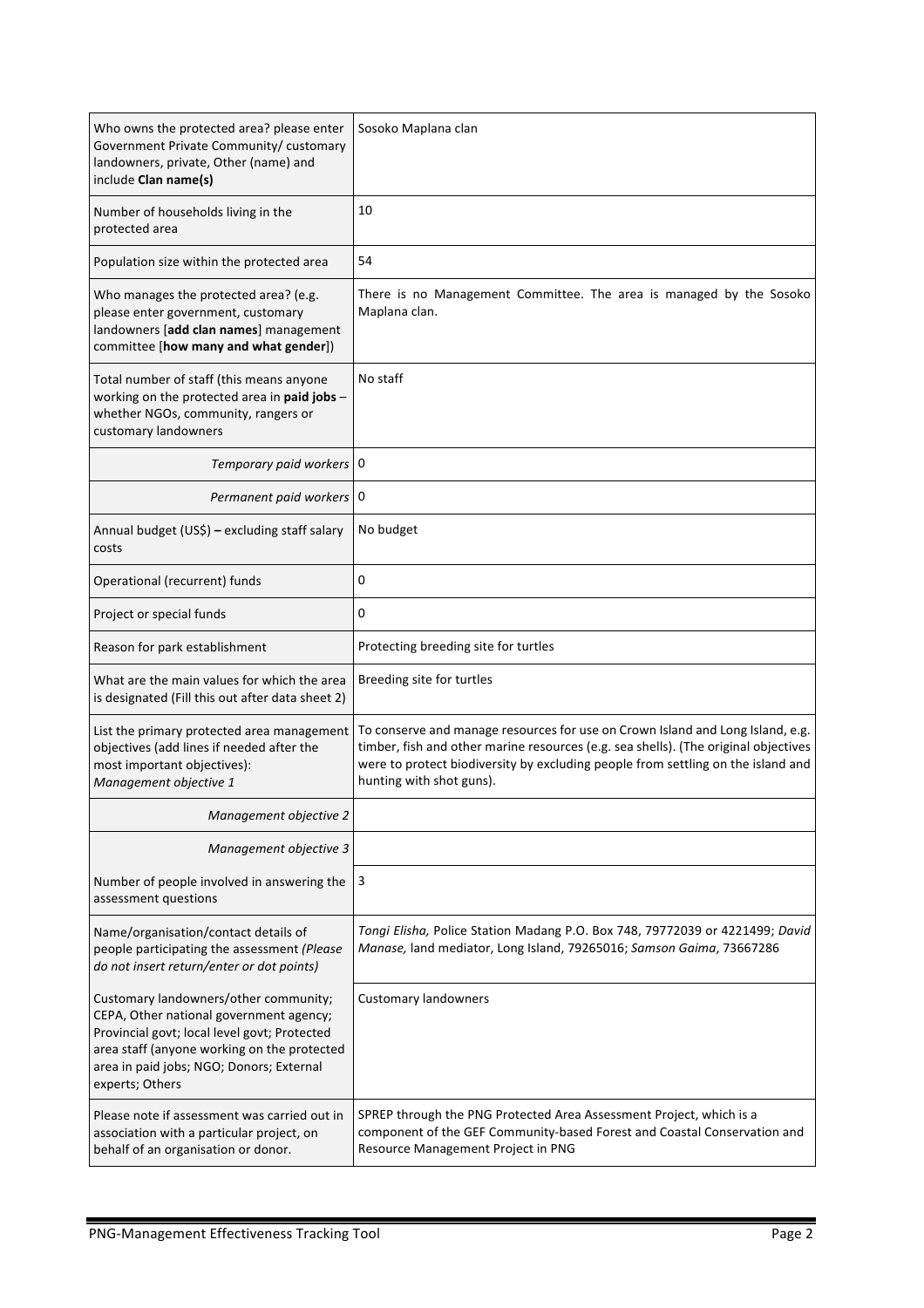## Part 2: What makes this protected area special and important?

The island has been a wildlife sanctuary for a long time. There are snakes (gold python), lizards (skin is used to make the kundu drum), fish, turtle (no longer nesting on the island), clam shells and sea cucumber. There are plenty of fish and customary landowners sell fish and trochus shells in Madang. The reefs and marine environment are in good condition (although there has been no research to confirm this), despite a lack of management and a focus on resource (mainly marine) extraction to enable people to live on the island. There are no pigs and no tree kangaroos on the island. In the past people did not live on the island, but in the late 1990s people moved from Long Island to establish a permanent settlement and now there are over 50 settlers. There is dispute about the legality of these settlers and it has proved difficult for the people from Long Island to remove them. Some species (e.g. dugong) have been overharvested and are no longer seen around the island. The increasing erosion around the island has resulted in the loss of sandy beaches and nesting sites for turtles.

| No. | <b>Key values</b>             | <b>Brief description</b>                                                                               | <b>Note if endangered</b><br>species or<br>ecosystem (IUCN) |
|-----|-------------------------------|--------------------------------------------------------------------------------------------------------|-------------------------------------------------------------|
|     | Trochus shells, sea cucumber  | Trochus shell meat and pearl are used for economic<br>benefit – they are collected and sold in Madang. |                                                             |
|     | Breeding ground for fish      | No significant visible negative impacts on breeding<br>habitats and numbers of fish.                   |                                                             |
| ₹   | Fish diversity and fish stock | There are many different fish species (specific types were<br>not identified).                         |                                                             |
| 4   | <b>Dolphins</b>               | There are many dolphins and they and increasing in<br>numbers (unsure of the types of dolphins).       |                                                             |

#### Table 2. Key values of the protected area

### **Table 3. Checklist of values/benefits**

Not important 0; Important 1; Very important 2; Don't know DK

|    | How important is the protected area for                                                                                                | <b>Score</b>   | <b>Comment</b>                                                                                                                                                                                                                                                                                                                                                                                 |
|----|----------------------------------------------------------------------------------------------------------------------------------------|----------------|------------------------------------------------------------------------------------------------------------------------------------------------------------------------------------------------------------------------------------------------------------------------------------------------------------------------------------------------------------------------------------------------|
|    | each of the listed values/benefits?                                                                                                    | (0,1,2,DK)     |                                                                                                                                                                                                                                                                                                                                                                                                |
| 1. | Biodiversity $-$ the presence of many<br>different kinds of plants, animals and<br>ecosystems                                          | 1              | The island is forested, but the people do not rely<br>on these resources for the livelihoods. Fish and sea<br>cucumbers are important and there are also sharks,<br>trochus shells, giant clams, cowrie shells, sharks<br>and turtles (e.g. green and leatherback). There is<br>reported to be few native fauna on the island,<br>other than the giant lizard (used in making kundu<br>drums). |
|    | 2. Presence of rare, threatened, or endangered<br>species (plants and animals)                                                         | 0              | Over harvesting of dugong and now they don't<br>exist. There is limited research, although it is likely                                                                                                                                                                                                                                                                                        |
|    |                                                                                                                                        |                | that other rare species are found here.                                                                                                                                                                                                                                                                                                                                                        |
| 3. | Ecosystems (e.g. wetlands, grasslands, coral<br>reefs etc) that are rare because they have<br>been cleared or destroyed in other areas | $\mathbf{1}$   | Erosion has effected the turtle breeding grounds.                                                                                                                                                                                                                                                                                                                                              |
| 4. | Protecting clean, fresh water                                                                                                          | $\overline{2}$ | The only source is fresh water is from a well.                                                                                                                                                                                                                                                                                                                                                 |
| 5. | Sustaining important species in big enough<br>numbers that they are able to survive here                                               | $\overline{2}$ |                                                                                                                                                                                                                                                                                                                                                                                                |
|    | 6. Providing a source of employment for local<br>communities now                                                                       | $\Omega$       |                                                                                                                                                                                                                                                                                                                                                                                                |
|    | 7. Providing resources for local subsistence<br>(food, building materials, medicines etc.)                                             | $\mathbf{1}$   | The residents live almost entirely subsistence lives<br>and rely mainly on the marine resources for the<br>livelihoods.                                                                                                                                                                                                                                                                        |
| 8. | Providing community development<br>opportunities through sustainable resource<br>use                                                   | $\Omega$       |                                                                                                                                                                                                                                                                                                                                                                                                |
| 9. | Religious or spiritual significance (e.g. tambu<br>places)                                                                             | $\Omega$       |                                                                                                                                                                                                                                                                                                                                                                                                |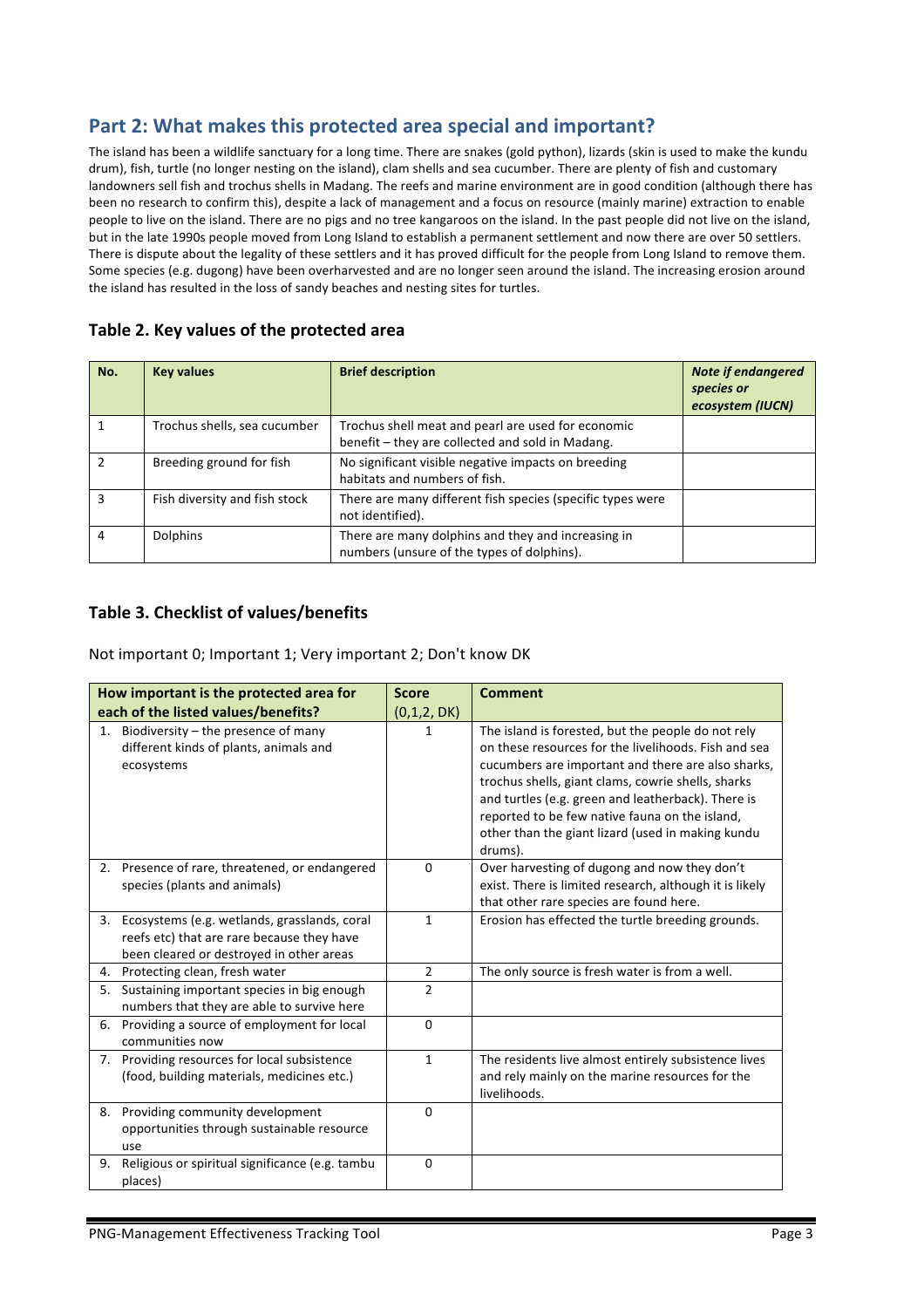| 10. Plant species of high social, cultural, or<br>economic importance                                   | 0             |                                                                                                                                                                                                                                      |
|---------------------------------------------------------------------------------------------------------|---------------|--------------------------------------------------------------------------------------------------------------------------------------------------------------------------------------------------------------------------------------|
| 11. Animal species of high social, cultural, or<br>economic importance                                  | 1             | Trochus shells are sold and provide some minimal<br>income.                                                                                                                                                                          |
| 12. Attractive scenery                                                                                  | $\mathcal{P}$ | Tourists are very happy to look at the scenery. This<br>is a small forested island surrounded by largely<br>intact fringing reefs with plentiful coral and fish<br>species.                                                          |
| 13. Tourism now                                                                                         | 0             | No tourists are visiting the island now.                                                                                                                                                                                             |
| 14. Potential value for tourism in the future                                                           | $\Omega$      | It is difficult attract tourists due to the lack of<br>infrastructure and long distance from Madang.                                                                                                                                 |
| 15. Educational and/or scientific value                                                                 | 1             | There has been minimal human intervention into<br>the island, and hence it retains educational and<br>scientific value, especially the marine areas.                                                                                 |
| 16. Maintaining culture and tradition on<br>customary land and passing this on to future<br>generations | $\Omega$      | Land is too small to support a big population and<br>there has been no settlement on the island until<br>more recent times. Hence there are no sites that<br>have significant cultural significance to the people<br>who live there. |

### Part 3: What are the threats to the protected area?

#### **Table 4: Threats to the protected area**

- **H** High significance threats are seriously degrading values. This means they are badly damaging some value -it might be a kind of animal or plant, or your traditional gardens
- **M Medium** threats are having some negative impact they are damaging values but not so badly
- **L Low** threats are present but not seriously damaging values
- **0 N/A** where the threat is not present in the protected area or where something is happening but is not threatening the values at all

| <b>Threat type</b>                     | <b>Score</b> | <b>Notes</b>                                                              |
|----------------------------------------|--------------|---------------------------------------------------------------------------|
|                                        | (H,M,L,0)    |                                                                           |
| 1.1 Housing and settlement             | H            | The island now has some settlers and there is limited area for            |
|                                        |              | expansion. There is a plan to return all settlers to Long Island.         |
| 1.1a Population increase in the        | H            | There is limited area for expansion.                                      |
| protected area community               |              |                                                                           |
| 1.2 Commercial and industrial areas    | $\mathbf{0}$ |                                                                           |
| 1.3 Tourism and recreation             | $\Omega$     |                                                                           |
| infrastructure                         |              |                                                                           |
| 2.1 Customary land owner and           | H            | There is limited area for expansion of gardens, which currently exist on  |
| community gardens and small crops      |              | the fringes of the island. Further gardening may result in the loss of    |
|                                        |              | the coastal fringe vegetation.                                            |
| 2.1a Drug cultivation                  | $\Omega$     |                                                                           |
| 2.1b Commercial plantations            | $\mathbf 0$  |                                                                           |
| 2.2 Wood and pulp plantations          | 0            |                                                                           |
| 2.3 Livestock farming and grazing      | $\mathbf 0$  |                                                                           |
| 2.4 Marine and freshwater              | 0            |                                                                           |
| aquaculture                            |              |                                                                           |
| 3.1 Oil and gas drilling               | $\Omega$     |                                                                           |
| 3.2 Mining and quarrying               | $\mathbf 0$  |                                                                           |
| 3.3 Energy generation                  | 0            |                                                                           |
| 4.1 Roads and railroads (include       | $\Omega$     |                                                                           |
| road-killed animals)                   |              |                                                                           |
| 4.2 Utility and service lines (e.g.    | $\Omega$     |                                                                           |
| electricity cables, telephone lines)   |              |                                                                           |
| 4.3 Shipping lanes                     | L            | International and national shipping lanes close by. Siting of ships every |
|                                        |              | day and this may cause damage in the future.                              |
| 4.4 Flight paths                       | 0            |                                                                           |
| 5.1 Hunting, killing and collecting    | L            |                                                                           |
| terrestrial animals (including killing |              |                                                                           |
| of animals as a result of              |              |                                                                           |
| human/wildlife conflict)               |              |                                                                           |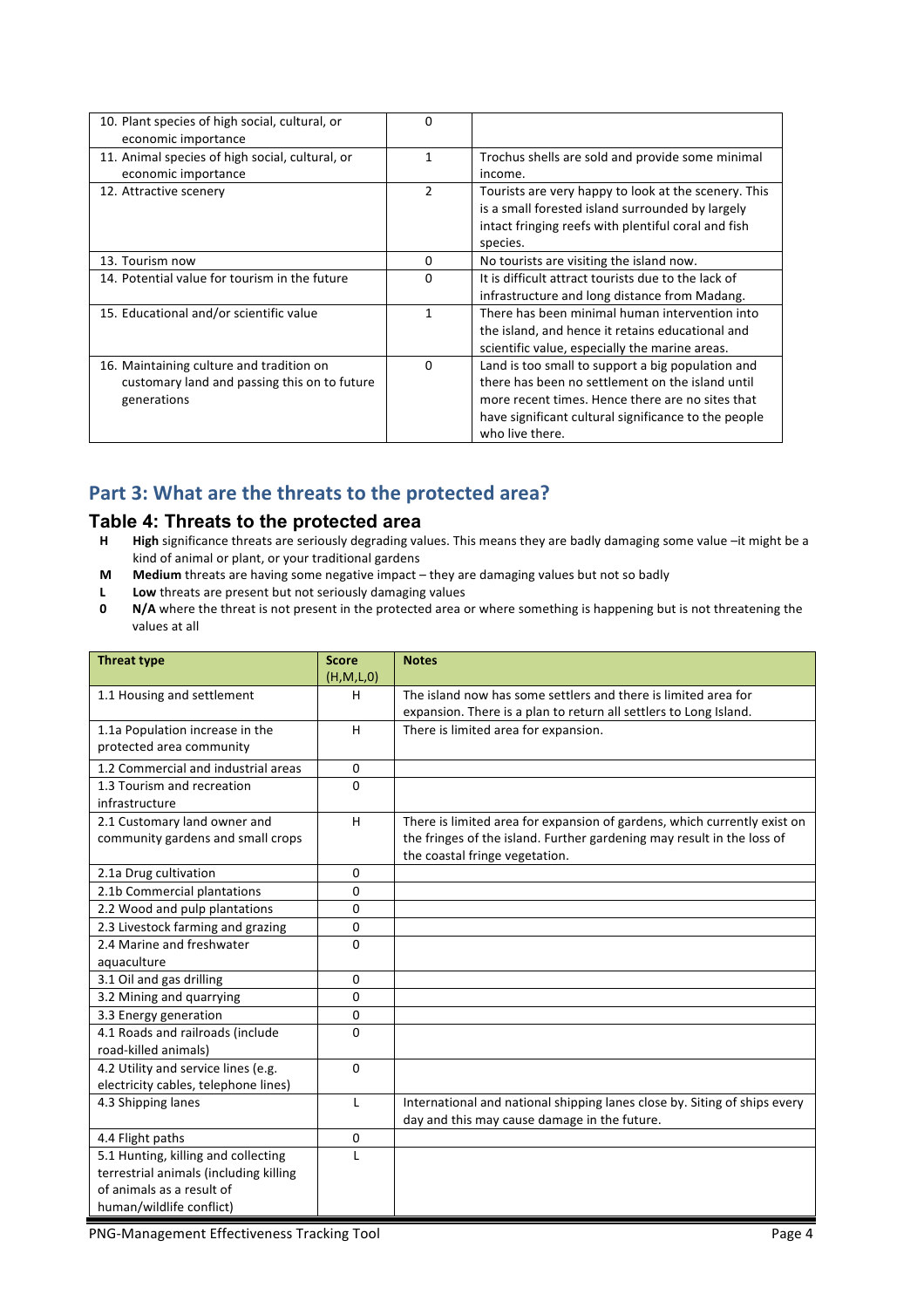| (H,M,L,0)<br>5.2 Gathering terrestrial plants or<br>Unsustainable use of limited resources e.g. thatching for houses and<br>н  |  |
|--------------------------------------------------------------------------------------------------------------------------------|--|
|                                                                                                                                |  |
| plant products (non-timber)<br>plants for firewood.                                                                            |  |
| 5.3a Logging and wood harvesting<br>Unsustainable use of limited resources e.g. timber for house<br>н                          |  |
| for local/customary use<br>construction.                                                                                       |  |
| 5.3b Logging and wood harvesting -<br>0                                                                                        |  |
| commercial logging                                                                                                             |  |
| 5.4a Fishing, killing and harvesting<br>$\mathsf{L}$<br>Species taken include fish, trochus and cowrie shells, clam shells and |  |
| aquatic resources for<br>turtles. Trochus shells are sold in the Madang market. There is a belief                              |  |
| local/customary use<br>that there will always be an abundance and this may result in the loss                                  |  |
| of our marine resources in the future. Fish provide the main protein                                                           |  |
| source for the community and increased population will place more                                                              |  |
| pressure on fish and shell species.                                                                                            |  |
| 5.4b Fishing, killing and harvesting<br>$\Omega$                                                                               |  |
| aquatic resources for commercial                                                                                               |  |
| use                                                                                                                            |  |
| 6.1 Recreational activities and<br>$\Omega$                                                                                    |  |
| tourism                                                                                                                        |  |
| 6.2 War, civil unrest and military<br>0                                                                                        |  |
| exercises                                                                                                                      |  |
| 6.3 Research, education and other<br>$\mathbf 0$                                                                               |  |
| work-related activities in protected                                                                                           |  |
| areas                                                                                                                          |  |
| 6.4 Activities of protected area<br>$\Omega$                                                                                   |  |
| managers (e.g. construction or                                                                                                 |  |
| vehicle use)                                                                                                                   |  |
| 6.5 Deliberate vandalism, destructive<br>0                                                                                     |  |
| activities or threats to protected<br>area staff and visitors                                                                  |  |
| 7.1 Fire and fire suppression<br>0                                                                                             |  |
| (including arson)                                                                                                              |  |
| 7.2 Dams, hydrological modification<br>$\Omega$                                                                                |  |
| and water management/use                                                                                                       |  |
| 7.3a Increased fragmentation within<br>0                                                                                       |  |
| protected area                                                                                                                 |  |
| 7.3b Isolation from other natural<br>0                                                                                         |  |
| habitat (e.g. deforestation)                                                                                                   |  |
| 7.3c Other 'edge effects' on park<br>$\mathbf 0$                                                                               |  |
| values                                                                                                                         |  |
| 7.3d Loss of keystone species (e.g.<br>0                                                                                       |  |
| top predators, pollinators etc.)                                                                                               |  |
| 8.1 Pest plants<br>0                                                                                                           |  |
| 8.1a Pest animals<br>Crown of thorns is present on the reef.<br>М                                                              |  |
| 8.1b Diseases such as fungus or<br>0                                                                                           |  |
| viruses that make native plants or                                                                                             |  |
| animals sick                                                                                                                   |  |
| 8.2 Introduced genetic material (e.g.<br>0                                                                                     |  |
| genetically modified organisms)                                                                                                |  |
| 9.1 Household sewage and urban<br>Toilets over the water result in effluent impacting on the reef and if<br>H.                 |  |
| population increases this will have a more serious outcome for water<br>waste water                                            |  |
| quality, reef health and human health.                                                                                         |  |
| $\Omega$<br>9.1a Sewage and waste water from                                                                                   |  |
| protected area facilities                                                                                                      |  |
| $\Omega$<br>9.2 Industrial, mining and military<br>effluents                                                                   |  |
| 9.3 Agricultural and forestry<br>$\Omega$                                                                                      |  |
| effluents (e.g. excess fertilizers or                                                                                          |  |
| pesticides)                                                                                                                    |  |
| 9.4 Garbage and solid waste<br>0                                                                                               |  |
| 9.5 Air-borne pollutants<br>0                                                                                                  |  |
| 9.6 Excess energy (e.g. heat<br>$\Omega$                                                                                       |  |
| pollution, lights etc.)                                                                                                        |  |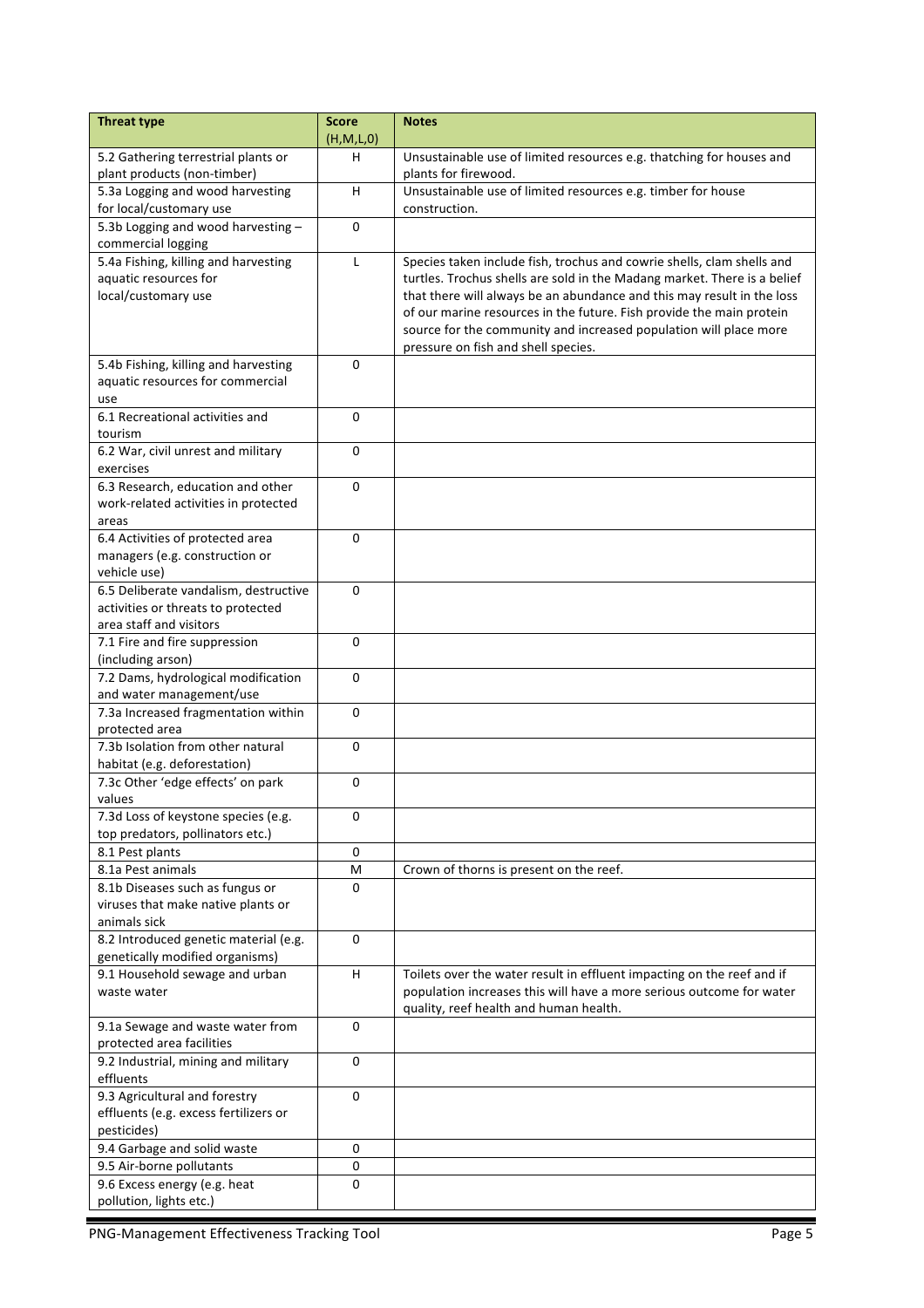| <b>Threat type</b>                       | <b>Score</b> | <b>Notes</b>                                                           |
|------------------------------------------|--------------|------------------------------------------------------------------------|
|                                          | (H,M,L,0)    |                                                                        |
| 10.1 Volcanoes                           | 0            |                                                                        |
| 10.2 Earthquakes/Tsunamis                |              | Occasional minor earthquakes.                                          |
| 10.3 Avalanches/Landslides               | 0            |                                                                        |
| 10.4 Erosion and siltation/              | $\Omega$     |                                                                        |
| deposition (e.g. shoreline or riverbed   |              |                                                                        |
| changes)                                 |              |                                                                        |
| 11.1 Habitat shifting and alteration     | H            | Turtle habitat has been lost due to rising sea level and increased     |
|                                          |              | erosion.                                                               |
| 11.2 Droughts                            | H            | Big effect on water catchment as we rely on well water for our         |
|                                          |              | drinking supply.                                                       |
| 11.3 Temperature extremes                | M            | Higher daytime temperatures and lower night temperatures.              |
| 11.4 Storms and flooding                 | M            | The island is susceptible to storms.                                   |
| 11.5 Coral bleaching                     | $\Omega$     |                                                                        |
| 11.6 Intrusion by saltwater into         | $\Omega$     |                                                                        |
| gardens etc.                             |              |                                                                        |
| 11.7 Sea level rise                      | H            | Trochus shells destroyed and this is reducing the already limited area |
|                                          |              | where they can be collected.                                           |
| Other (please explain)                   |              |                                                                        |
| 12.1 Loss of cultural links, traditional | H            | Loss of local language - it is being mixed with tok pisin, and loss of |
| knowledge and/or management              |              | cultural traditions related to ceremonies (e.g. sing sings).           |
| practices                                |              |                                                                        |
| 12.2 Natural deterioration of            | $\Omega$     |                                                                        |
| important cultural site values           |              |                                                                        |
| 12.3 Destruction of cultural heritage    | $\Omega$     |                                                                        |
| buildings, gardens, sites etc.           |              |                                                                        |
| Other (please explain)                   |              |                                                                        |

### Table 5. Worst threats and ways forward

| <b>Threat</b>  | <b>Threat</b>            | <b>Threat number</b> | Nature of the threat, impact and how to reduce the impact.         |
|----------------|--------------------------|----------------------|--------------------------------------------------------------------|
| No.            | (Most significant first) | or name (copy        |                                                                    |
|                |                          | no. from Table 4)    |                                                                    |
|                | Population and           | 1.1; 2.1             | There won't be enough land to accommodate an increase in           |
|                | housing and gardens      |                      | population                                                         |
| $\mathfrak{p}$ | Climate change           | 11.1; 11.2; 11.7.    | Increased sea level rise will only reduce the already limited land |
|                | including sea level      |                      | area                                                               |
|                | rise.                    |                      |                                                                    |
| 3              | Destruction of cultural  | 12.3                 | Threat to language and ceremonial traditions.                      |
|                | heritage                 |                      |                                                                    |

## Part 4: What is the management like in the protected area?

### **Table 6. Management effectiveness scores, comments, next steps**

| <b>Issue</b>                      | <b>Score</b><br>(0,1,2,3, NA) | <b>Comment</b>                                                                                                                                                                                                                                                                                                        | <b>Next steps</b> |
|-----------------------------------|-------------------------------|-----------------------------------------------------------------------------------------------------------------------------------------------------------------------------------------------------------------------------------------------------------------------------------------------------------------------|-------------------|
| 1a. Legal status                  | 3                             | Legally gazetted as a Sanctuary.                                                                                                                                                                                                                                                                                      |                   |
| 1b. Legal status                  |                               |                                                                                                                                                                                                                                                                                                                       |                   |
| 2a. Protected area<br>regulations |                               | There were some original rules:<br>firearms cannot be taken into the<br>Sanctuary; and the taking of sea-<br>shells is restricted to customary<br>landowners in their customary areas<br>(Register). There is no evidence of a<br>traditional resource use plan. It is<br>unclear whether these rules are<br>applied. |                   |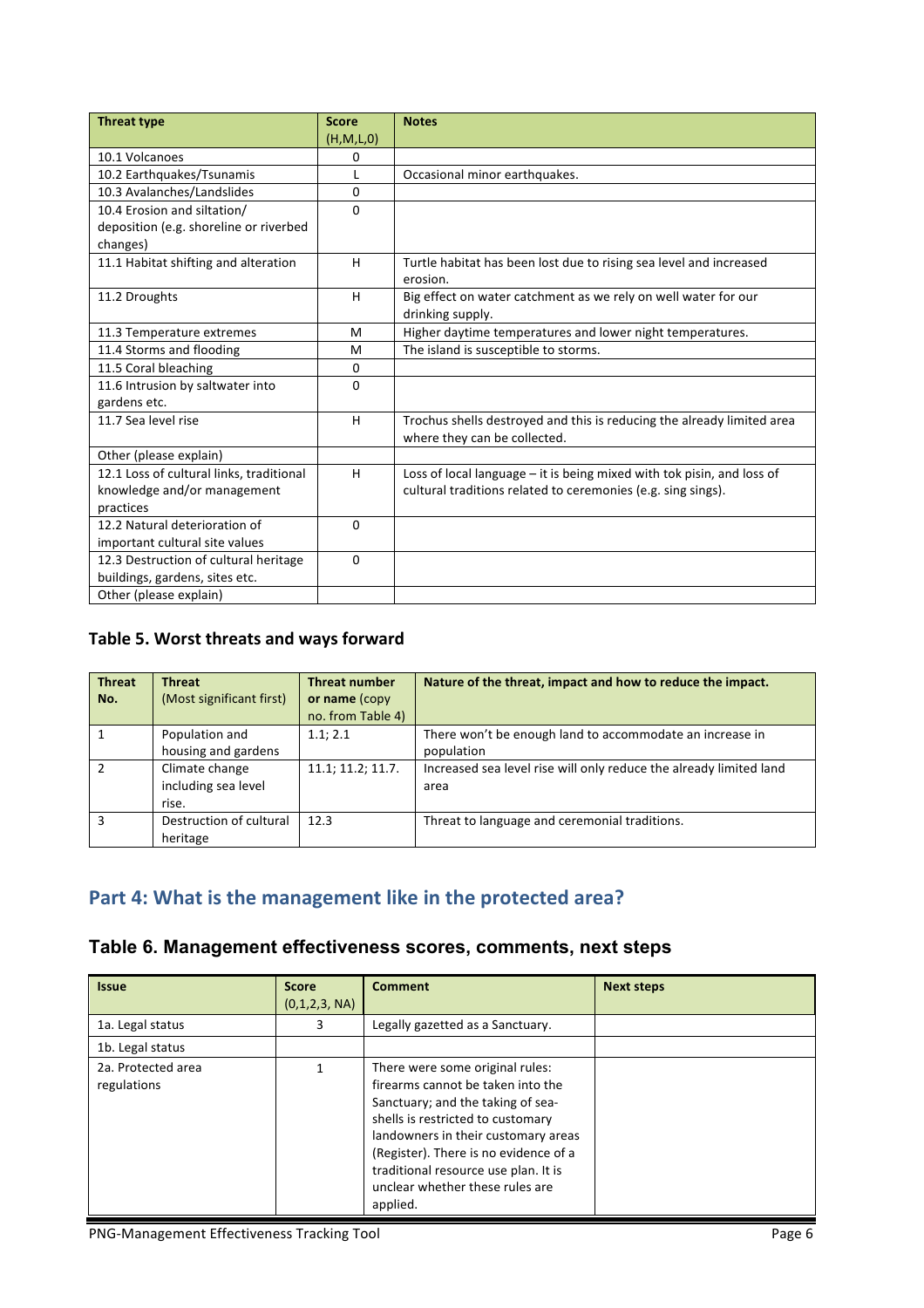| <b>Issue</b>                      | <b>Score</b><br>(0,1,2,3, NA) | <b>Comment</b>                                                                                                                                                                                                                                                                                                                                                                                                                                                                                                                                                                                                                                                                                                                                                                               | <b>Next steps</b>                                                                                                                                            |
|-----------------------------------|-------------------------------|----------------------------------------------------------------------------------------------------------------------------------------------------------------------------------------------------------------------------------------------------------------------------------------------------------------------------------------------------------------------------------------------------------------------------------------------------------------------------------------------------------------------------------------------------------------------------------------------------------------------------------------------------------------------------------------------------------------------------------------------------------------------------------------------|--------------------------------------------------------------------------------------------------------------------------------------------------------------|
| 2b. Protected area<br>regulations |                               |                                                                                                                                                                                                                                                                                                                                                                                                                                                                                                                                                                                                                                                                                                                                                                                              |                                                                                                                                                              |
| 3. Law enforcement                | 0                             | There is no government presence on<br>the island and no funding or capacity<br>for enforcement. The presence of the<br>settlers is disputed by the people<br>from Long Island and they want them<br>removed.                                                                                                                                                                                                                                                                                                                                                                                                                                                                                                                                                                                 |                                                                                                                                                              |
| 4. Protected area objectives      | 0                             | There is lack of clarity on the<br>objectives. The original objectives<br>relate to the exclusion of people<br>from inhabiting the island and<br>hunting with shotguns. If these are<br>objectives, it is clear that no one is<br>aware of them or implements the<br>objectives. For example, if one of the<br>objectives is to have no settlement<br>on the island (as reported by the<br>assessment participants), then this is<br>not being achieved and is possibly<br>the main threat to the island's<br>resources. The participants cited<br>objectives relating to the protection<br>of the island's resources to provide<br>for the sustainable livelihoods of the<br>people from Long Island and Crown<br>Island. There is also no knowledge of<br>a traditional resource use plan. |                                                                                                                                                              |
| 5. Protected area design          | 3                             | The design includes both the island<br>and the surrounding marine areas (to<br>1km) and thus provides a sound basis<br>for management. There is no internal<br>zoning within the marine area.                                                                                                                                                                                                                                                                                                                                                                                                                                                                                                                                                                                                | Discuss the possibility of merging<br>Crown Island with Long Island<br>(about 8km to the south east) to<br>form one WMA and maximise<br>management outcomes. |
| 6. Protected area boundaries      | $\mathbf{1}$                  | The land boundaries are obvious, but<br>the sea boundary extends 1km from<br>the shore and is not marked. Settlers<br>are now living on the island, which<br>was established as a place where<br>there would be no settlement.                                                                                                                                                                                                                                                                                                                                                                                                                                                                                                                                                               |                                                                                                                                                              |
| 7. Management plan                | $\Omega$                      | There is no Management Plan or<br>Management Committee.<br>Management rules were identified by<br>Eaton (1986) including: protect all<br>wildlife; shells can only be collected<br>by those with traditional hunting<br>skills. These were not known by the<br>participants.                                                                                                                                                                                                                                                                                                                                                                                                                                                                                                                 | Need to re-establish a<br>Management Committee and<br>develop a Management Plan for<br>the WMA.                                                              |
| 7a. Planning process              | 0                             | The community is not aware of the<br>Sanctuary rules and boundaries and<br>has no input into management.                                                                                                                                                                                                                                                                                                                                                                                                                                                                                                                                                                                                                                                                                     |                                                                                                                                                              |
| 7b. Planning process              | $\Omega$                      | There is no Management Plan and<br>hence no review processes.                                                                                                                                                                                                                                                                                                                                                                                                                                                                                                                                                                                                                                                                                                                                |                                                                                                                                                              |
| 7c. Planning process              | 0                             | No monitoring or evaluation informs<br>planning and management.                                                                                                                                                                                                                                                                                                                                                                                                                                                                                                                                                                                                                                                                                                                              |                                                                                                                                                              |
| 8. Regular work plan              | 0                             |                                                                                                                                                                                                                                                                                                                                                                                                                                                                                                                                                                                                                                                                                                                                                                                              |                                                                                                                                                              |
| 9. Resource inventory             | 0                             | No recent research has been<br>conducted on the island.                                                                                                                                                                                                                                                                                                                                                                                                                                                                                                                                                                                                                                                                                                                                      |                                                                                                                                                              |
| 10. Protection systems            | 0                             |                                                                                                                                                                                                                                                                                                                                                                                                                                                                                                                                                                                                                                                                                                                                                                                              |                                                                                                                                                              |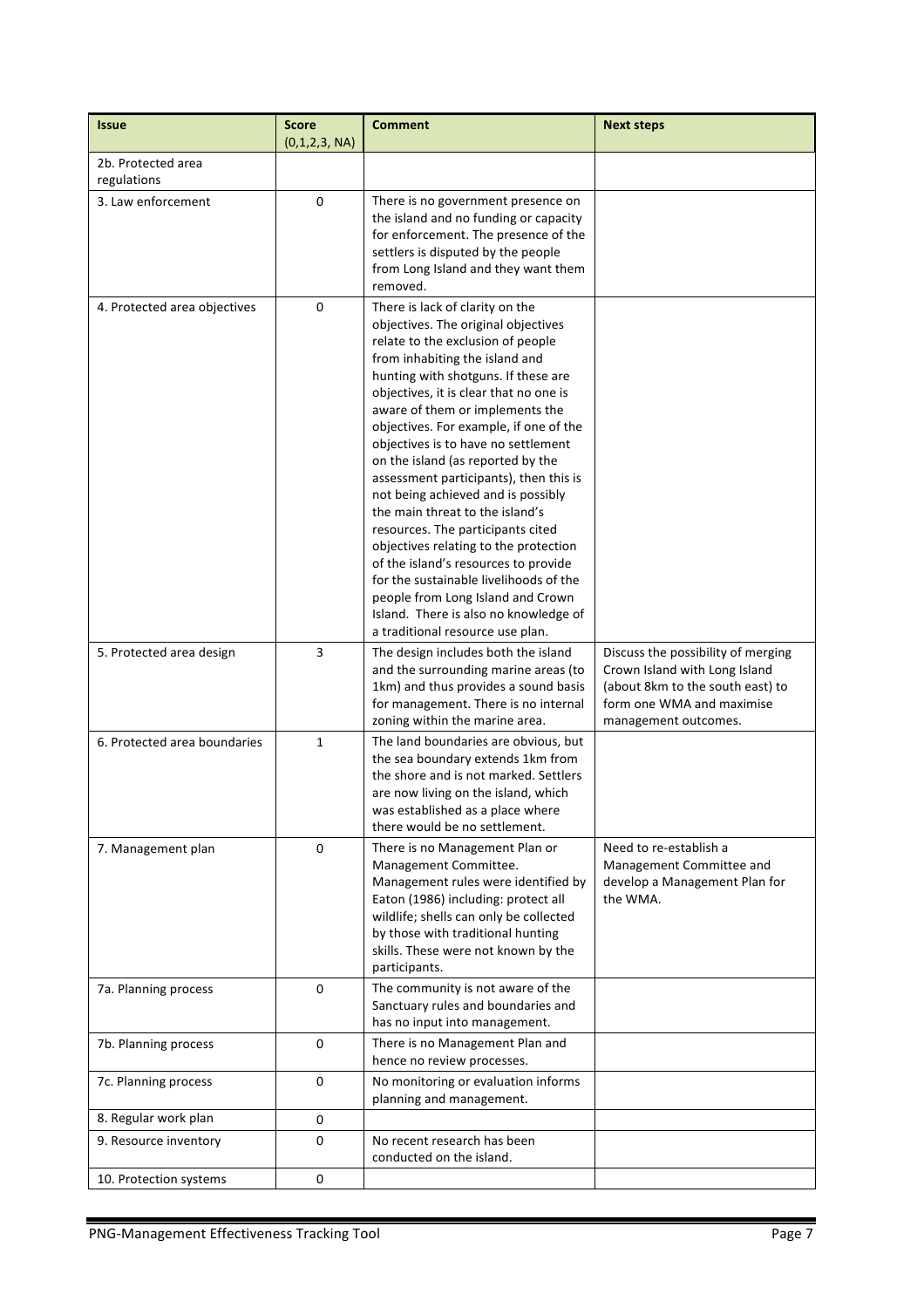| <b>Issue</b>                                          | <b>Score</b><br>(0,1,2,3, NA) | <b>Comment</b>                                                                 | <b>Next steps</b>                                                                                                                                                                               |
|-------------------------------------------------------|-------------------------------|--------------------------------------------------------------------------------|-------------------------------------------------------------------------------------------------------------------------------------------------------------------------------------------------|
| 11. Research and monitoring                           | 0                             |                                                                                | Research is needed on all<br>ecological and social aspects<br>related to the island (terrestrial and<br>marine).                                                                                |
| 12. Resource management                               | 0                             |                                                                                |                                                                                                                                                                                                 |
| 13a. Staff numbers                                    | 0                             |                                                                                |                                                                                                                                                                                                 |
| 13b. Other people working<br>on the protected area    | 0                             |                                                                                |                                                                                                                                                                                                 |
| 14. Training and skills                               | 0                             |                                                                                | Provide reef monitoring training.<br>Species identification. Land use<br>planning. Training to write an<br>application or proposal for funding.<br>Training in English for business<br>writing. |
| 15. Current budget                                    | 0                             |                                                                                |                                                                                                                                                                                                 |
| 16. Security of budget                                | 0                             |                                                                                |                                                                                                                                                                                                 |
| 17. Management of budget                              | <b>NA</b>                     |                                                                                |                                                                                                                                                                                                 |
| 18. Equipment                                         | 0                             |                                                                                |                                                                                                                                                                                                 |
| 19. Maintenance of<br>equipment                       | <b>NA</b>                     |                                                                                |                                                                                                                                                                                                 |
| 20. Education and awareness                           | 0                             |                                                                                | Contact local school to encourage<br>environmental education program.                                                                                                                           |
| 21. Planning for land use or<br>marine activities     | 0                             |                                                                                |                                                                                                                                                                                                 |
| 22. State and commercial<br>neighbours                | 0                             |                                                                                |                                                                                                                                                                                                 |
| 23. Indigenous people/<br><b>Customary landowners</b> | 0                             |                                                                                |                                                                                                                                                                                                 |
| 24a. Impact on communities                            | 0                             |                                                                                |                                                                                                                                                                                                 |
| 24b. Impact on communities                            | 0                             |                                                                                |                                                                                                                                                                                                 |
| 24c. Impact on communities                            | 1                             |                                                                                |                                                                                                                                                                                                 |
| 25. Economic benefit                                  | 1                             |                                                                                | There are very minor benefits to<br>individuals from the sale of fish and<br>trochus shells.                                                                                                    |
| 26. Monitoring and<br>evaluation                      | 0                             |                                                                                |                                                                                                                                                                                                 |
| 27. Visitor facilities                                | 0                             |                                                                                | As settlement is not supposed to<br>be on Crown Island, the<br>construction of visitor facilities is<br>not recommended.                                                                        |
| 28. Commercial tourism<br>operators                   | 0                             |                                                                                |                                                                                                                                                                                                 |
| 29. Fees                                              | ΝA                            | There is no system for collecting<br>frees for visitors e.g. divers or others. |                                                                                                                                                                                                 |
| 30. Condition of values                               | 2                             |                                                                                |                                                                                                                                                                                                 |
| 30a.Condition of values                               | 0                             |                                                                                |                                                                                                                                                                                                 |
| 30b. Condition of values                              | 0                             |                                                                                |                                                                                                                                                                                                 |
| 30c. Condition of values                              | $\mathbf 0$                   |                                                                                |                                                                                                                                                                                                 |